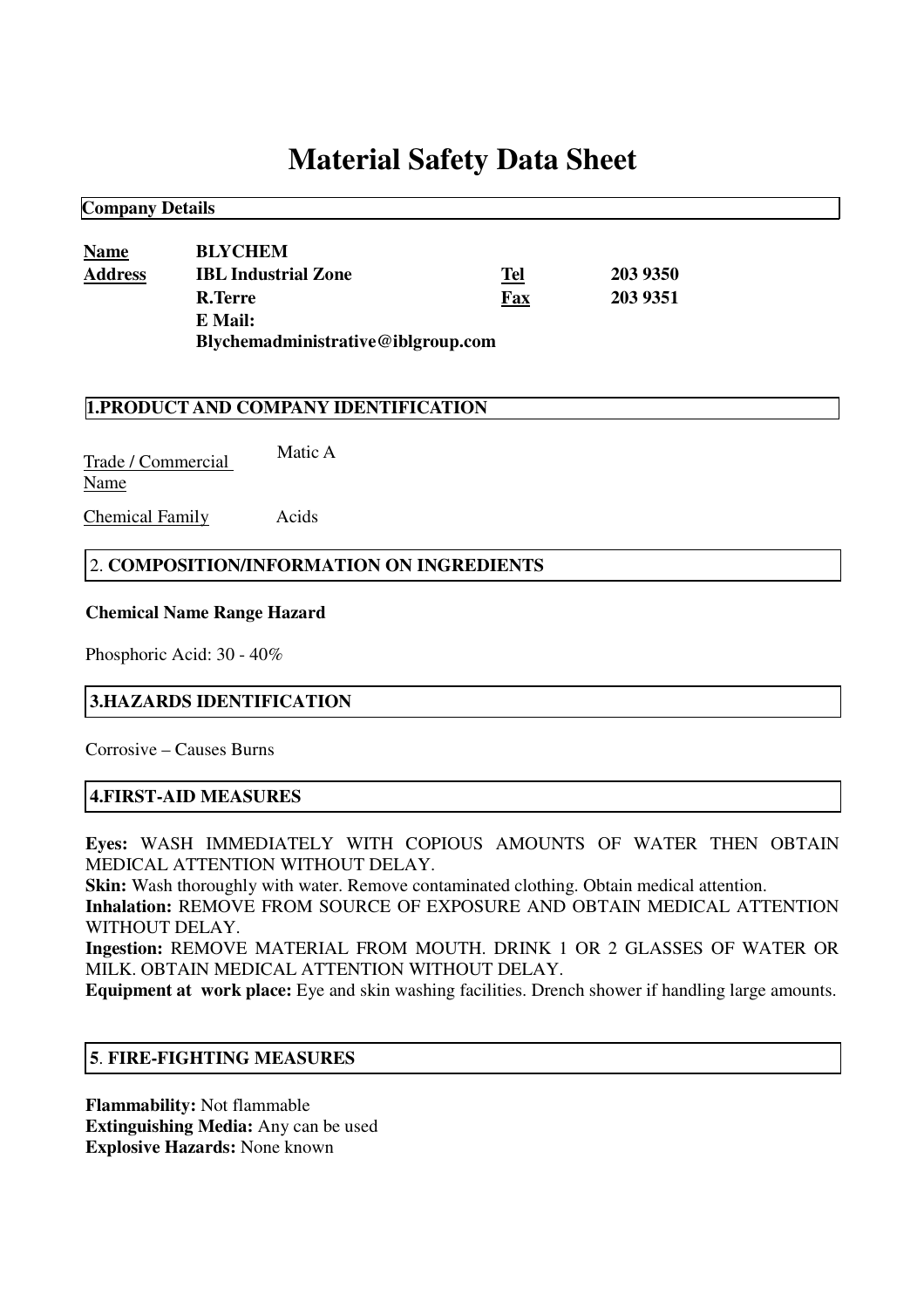**Special Protective Equipment:** Breathing apparatus should be worn when tackling fires involving this product.

**Hazardous Combustion Products:** Toxic and irritant fumes may be given off when heated to decomposition.

## **6**. **ACCIDENTAL RELEASE MEASURES**

**Protection of Personnel:** Wear chemically resistant (acids) protective clothing.

**Spillage Clean**-**up:** Observe local legislation.

Absorb large spillages with inert material (e.g sand)and collect into suitable, labelled containers for disposal at an approved site. Wash residues and small spillages away to drain with water.

# **7. HANDLING AND STORAGE**

**Handling:** Avoid eye and skin contact, ingestion and inhalation. Prevent any mist formation. Add product to water when preparing solutions. Do not mix with chlorine releasing agents or (bi)sulphite as this will cause rapid evolution of toxic gas.

**Storage:** Store in the original, closed containers under dry conditions. Avoid extremes of temperature. Keep away from chlorine releasing agents or (bi)sulphite.

## **8**. **EXPOSURE CONTROLS / PERSONAL PROTECTION**

Face shield and acid resistant protective clothing

# **9. PHYSICAL AND CHEMICAL PROPERTIES**

**Appearance:** Clear, water-white liquid **pH:** Highly acidic **Relative Density:** 1,29 **Solubility:** Soluble in water

# **10. STABILITY AND REACTIVITY**

Reacts with alkali with the evolution of heat. Contact with chlorine releasing agents or (bi)sulphite causes rapid evolution of toxic gas.

# **11. TOXICOLOGICAL INFORMATION**

**Eyes:** Causes severe or permanent damage. **Skin:** Causes burns. **Inhalation:** Severe irritant, may cause pulmonary oedema. **Ingestion:** Causes burns.